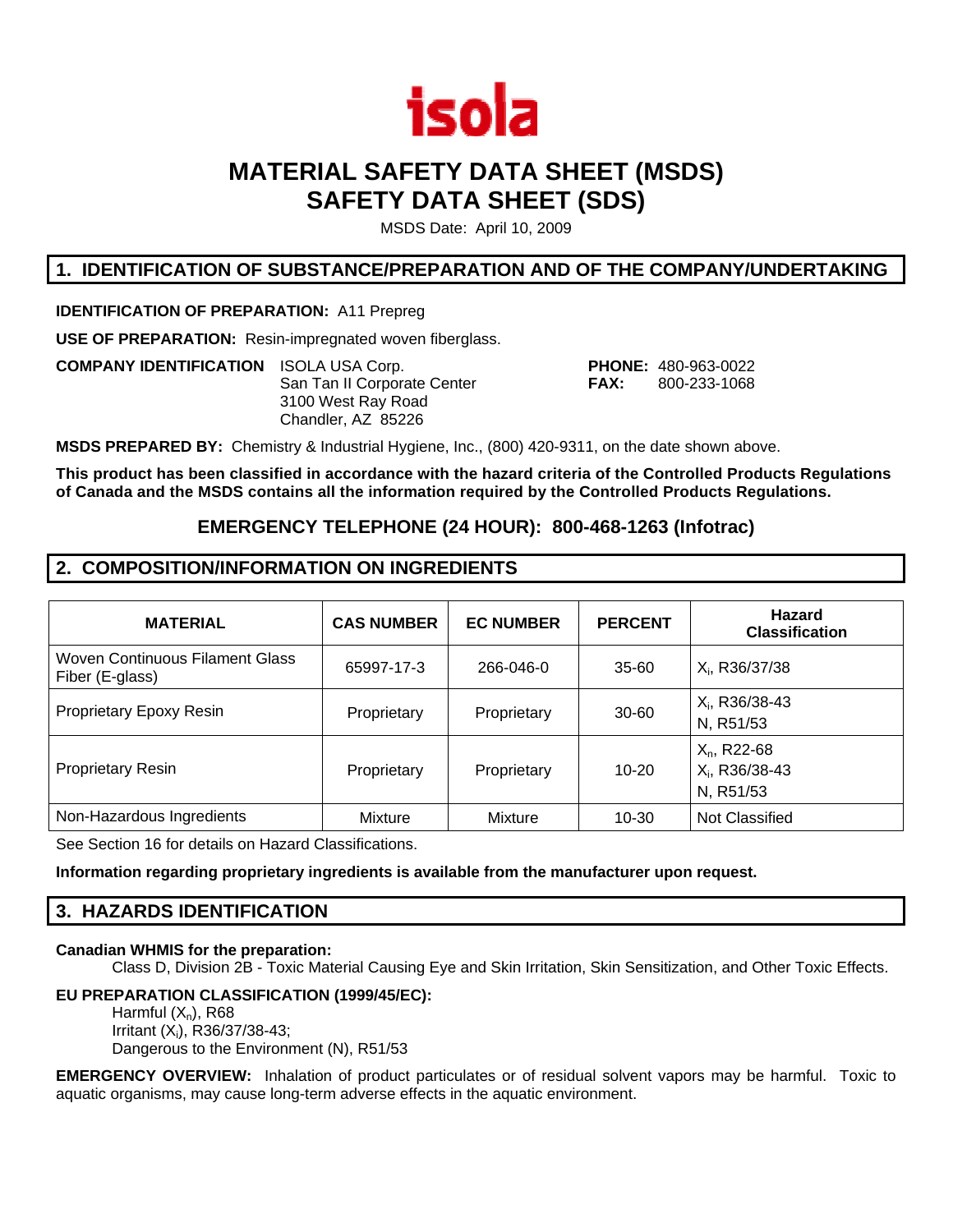

## **HAZARDS IDENTIFICATION (continued)**

**POTENTIAL HEALTH EFFECTS:** No information is available on this specific mixture as a whole. The information presented is based on each of the components present at concentrations greater than 1% (0.1 % for hazardous substances other than those classified as  $X_n$ ,  $X_i$ , or category 3 carcinogens, mutagens or toxic for reproduction). May cause irritation of the eyes and skin. May cause skin sensitization. May be harmful if swallowed. Possible risk of irreversible effects. This product contains less than one percent total residual solvents (N,N-Dimethylformamide, Methyl Ethyl Ketone). Exposure to residual vapors may cause eye and respiratory tract irritation, and may have effects on the central nervous system and liver. Repeated or prolonged exposure to residual vapors may have effects on the liver resulting in impaired function, and may cause toxicity to human reproduction or development. Dust generated during routine handling, machining, grinding, or sawing may cause mechanical irritation of skin, eyes, nose, and throat.

Machining, grinding or sawing this material may generate harmful dusts. Continuous filament glass fiber is not considered fibrogenic; however, it is woven from E-Glass fibers which are listed by IARC as "special purpose glass fibers" and designated as "possibility of carcinogenic in humans." See Section 8 for exposure controls.

**ROUTES OF ENTRY:** Dermal: YES Inhalation: POSSIBLE Ingestion: SLIGHT Injection: POSSIBLE

## **4. FIRST AID MEASURES**

#### **SEEK IMMEDIATE MEDICAL ATTENTION IF IRRITATION OCCURS.**

**INHALATION:** Remove the person to fresh air. Treat respiratory distress as appropriate (artificial respiration, etc.) Provide oxygen if necessary. If not breathing, give mouth-to-mouth resuscitation and seek immediate medical attention.

**EYES:** Immediately flush eyes with large amounts of temperate water for a minimum of 15 minutes. Consult an ophthalmologist for a more detailed medical evaluation.

**SKIN:** Remove contaminated clothing. Wash skin thoroughly with mild soap and room temperature running water. DO NOT rub or scratch irritated areas, as this may force fibers into the skin. Seek immediate medical attention if irritation continues.

**INGESTION:** Not expected to be a significant route of exposure based on expected use. If ingestion occurs, seek immediate medical attention.

**SYMPTOMS OF EXPOSURE:** May include irritation of the eyes and skin, allergic skin reaction, confusion, cough, sore throat, dizziness, headache, unconsciousness, and weakness.

### **5. FIRE FIGHTING MEASURES**

**EXTINGUISHING MEDIA:** Carbon dioxide, foam or dry chemical powder. Water may be ineffective as an extinguishing medium, but can be used to cool fire-exposed containers. If using a fire extinguisher, make sure that it is an NFPA Class B extinguisher (e.g. label rating will read AB, ABC or BC)

FIRE FIGHTING EQUIPMENT: Wear full bunker gear including a positive pressure self-contained breathing apparatus.

## **6. ACCIDENTAL RELEASE MEASURES**

**GENERAL:** Under conditions of inadequate ventilation, explosive vapor concentrations may form. Avoid contact with skin, eyes or clothing. Sweep or scrape into approved container for proper disposal. Avoid generating dusty conditions. See Section 13 for Disposal Considerations.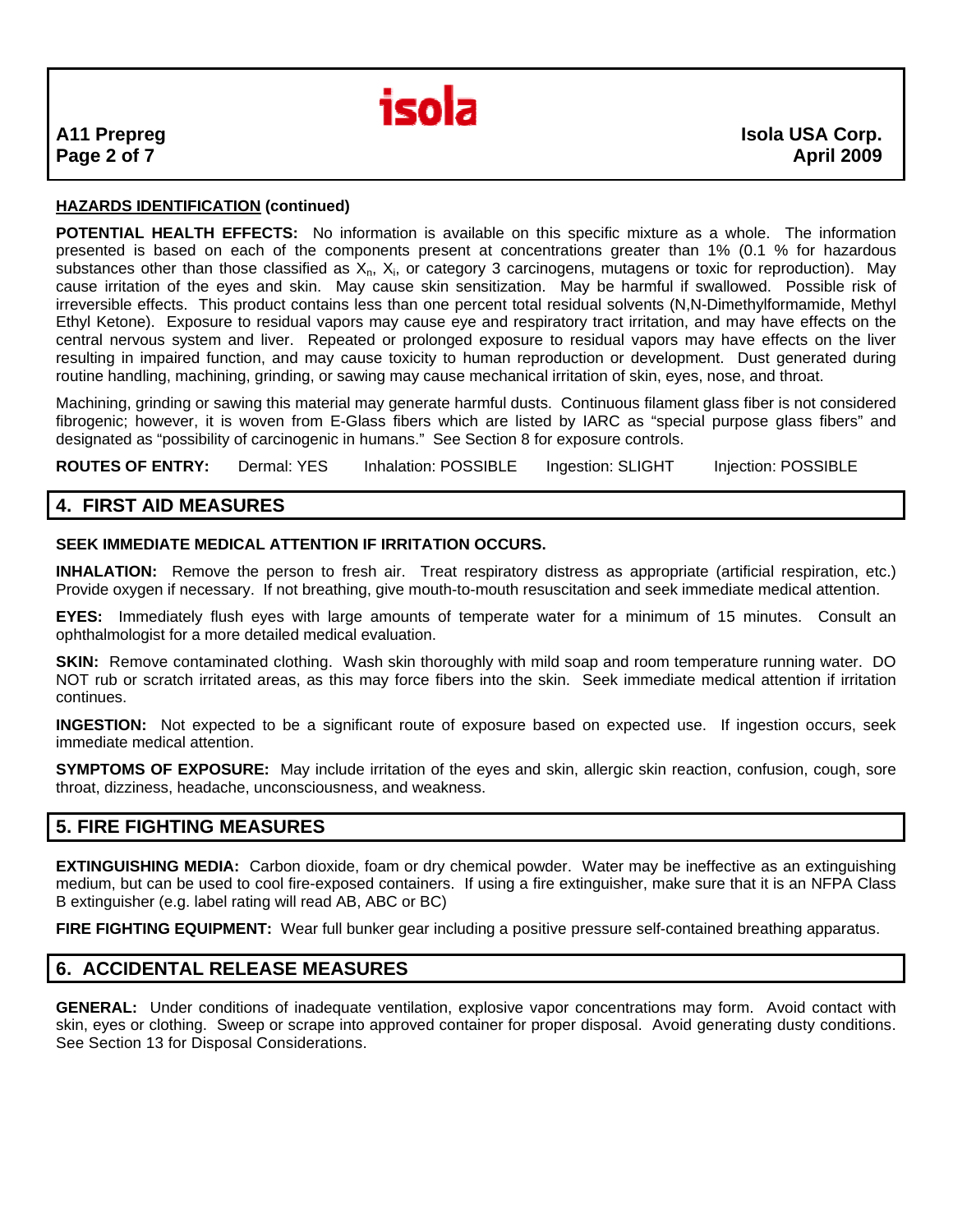

## **7. HANDLING AND STORAGE**

**HANDLING:** May contain residual volatile organic compounds. Avoid contact with eyes, skin and clothing. Do not eat drink or smoke while handling this product. Use only in a well ventilated area. Avoid inhalation and ingestion. The use of appropriate gloves is recommended to minimize the potential for skin contact (See Section 8). Provide adequate ventilation to minimize exposure. Provide proper NIOSH- or local authority-approved respirators if exposure limits are exceeded. Wash thoroughly after handling this product.

**STORAGE:** Store in a tightly closed container in a dry area at or below 40ºF. Avoid contact with incompatible materials. Keep from ignition sources, such as sparks and flames. NO SMOKING.

## **8. EXPOSURE CONTROLS/PERSONAL PROTECTION**

|                                                                                       | <b>EXPOSURE LIMITS*</b>                                                                                                                    |                                                                                                                                     |                                                                                                                                           |
|---------------------------------------------------------------------------------------|--------------------------------------------------------------------------------------------------------------------------------------------|-------------------------------------------------------------------------------------------------------------------------------------|-------------------------------------------------------------------------------------------------------------------------------------------|
| <b>MATERIAL</b>                                                                       | OSHA PEL <sup>(a)</sup>                                                                                                                    | <b>ACGIH TLV<sup>(b)</sup></b>                                                                                                      | NIOSH REL <sup>(c)</sup>                                                                                                                  |
| Woven continuous filament glass<br>fibers (including special purpose<br>glass fibers) | 15 mg/m <sup>3(d)</sup> $TWA^{(e)}$<br>Total Dust (PNOR) <sup>(f)</sup><br>5 mg/m $^{3(d)}$ TWA $^{(e)}$<br>Respirable Dust <sup>(g)</sup> | 1 f/cc <sup>(h)</sup> TWA <sup>(e)</sup> Fibers <sup>(i)</sup><br>5 mg/m <sup>3(d)</sup> TWA <sup>(e)</sup><br>Inhalable Dust $(9)$ | 3 f/cc <sup>(h)</sup> TWA <sup>(e)</sup> Fibers <sup>(i)</sup><br>5 mg/m <sup>3(d)</sup> TWA <sup>(e)</sup> Total<br><b>Fibrous Glass</b> |
| Proprietary Epoxy Resin                                                               | None Established                                                                                                                           | None Established                                                                                                                    | None Established                                                                                                                          |
| <b>Proprietary Resin</b>                                                              | None Established                                                                                                                           | None Established                                                                                                                    | None Established                                                                                                                          |

#### **\*See Section 15 for additional Occupational Exposure Limits (OELs).**

(a) U.S. Department of Labor, Occupational Safety and Health Administration, permissible exposure limit (PEL); (b) American Conference of Governmental Industrial Hygienists', threshold limit value (TLV); (c) National Institute for Occupational Safety and Health, recommended exposure limit (REL); (d) milligrams per cubic meter; (e) time-weighted average over an 8-hour day, 40-hour work week for OSHA PELs and ACGIH TLVs, or up to a 10-hour day, during a 40-hour work week for NIOSH RELs; (f) Particulates Not Otherwise Regulated (PNOR); (g) particles in the size range that are hazardous when deposited in the gas-exchange region of the lungs. (h) fibers per cubic centimeter; (i) Respirable fibers longer than 5 microns and having an aspect ratio of >3:1.

#### **ENGINEERING CONTROLS:**

Use local exhaust to minimize exposures and maintain airborne dust and vapor concentrations below occupational exposure limits, especially where heating or machining/grinding/sawing operations occur.

### **PERSONAL PROTECTIVE EQUIPMENT:**

RESPIRATORY PROTECTION: In the absence of adequate general or local ventilation, or other appropriate engineering controls, use a NIOSH- or local authority-approved respirator appropriate for the contaminant if exposure limits are exceeded. Consult an industrial hygienist for assistance as needed.

SKIN PROTECTION: Avoid skin contact! Use impervious gloves, and splash-resistant clean body-covering clothing to minimize exposure. Due to the combination of chemical ingredients, an industrial hygienist should be consulted to select appropriate glove material for specific product application. Wash contaminated clothing before reuse.

EYE PROTECTION: Use chemical resistant goggles when handling, and safety glasses or a face shield when machining, grinding, or sawing.

WORK/HYGIENE PRACTICES: Good personal hygiene should be exercised by all users of this product to minimize potential dermal and inhalation exposures.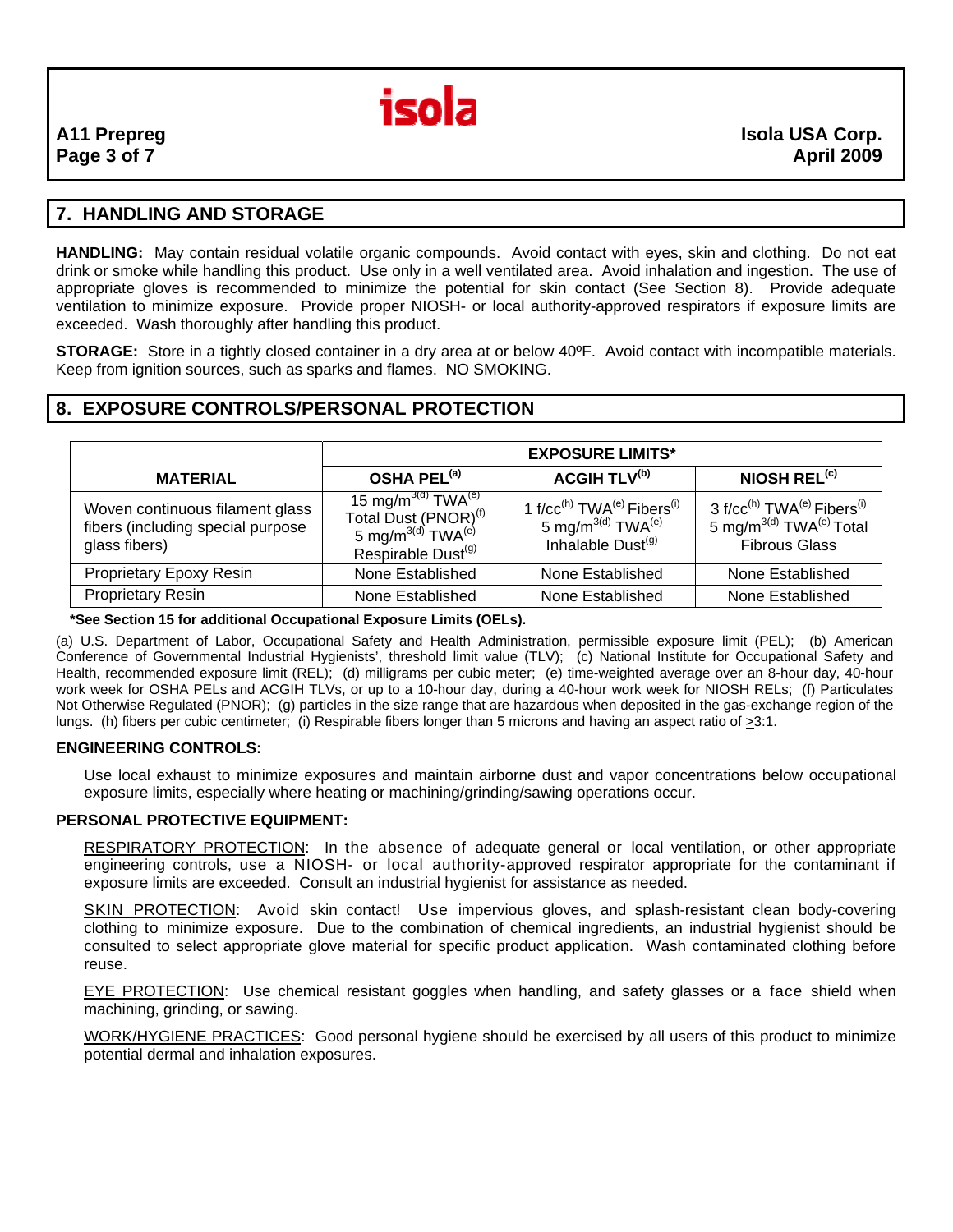

## **9. PHYSICAL AND CHEMICAL PROPERTIES**

| Appearance:                                    | Resin impregnated woven glass fibers    |
|------------------------------------------------|-----------------------------------------|
| Odor:                                          | Not Applicable                          |
| Odor Threshold:                                | Not Applicable                          |
| Boiling Point:                                 | Not Applicable                          |
| Flash Point:                                   | $>250$ C                                |
| Auto-ignition Temperature:                     | 460 C                                   |
| Lower Explosive Limit (LEL):                   | Not Applicable Under Foreseeable Uses   |
| Upper Explosive Limit (UEL):                   | Not Applicable Under Foreseeable Uses   |
| Vapor Pressure:                                | Not Applicable                          |
| Specific Gravity:                              | Not Applicable                          |
| Total Volatile Organic Compounds (TVOC) (G/L): | Not Applicable                          |
| Solubility in Water:                           | Not Applicable                          |
| <b>Partition Coefficient:</b>                  | Not Applicable                          |
| Viscosity of Solution:                         | Not Applicable                          |
| Vapor density (Air=1.0):                       | Not Applicable                          |
| Percent Volatility:                            | Less than 1% Volatile Organic Compounds |

## **10. STABILITY AND REACTIVITY**

**This material is stable under expected conditions of use, handling and storage.** 

**CONDITIONS TO AVOID:** Avoid exposure to excessive heat, flames, sparks and other ignition sources. Avoid contact with incompatible materials and direct sunlight. Hazardous polymerization may occur.

**INCOMPATIBLE MATERIALS:** Strong acids, strong bases, and some metallic salts.

**HAZARDOUS DECOMPOSITION:** Dense smoke, acrid vapors and fumes, aliphatic and aromatic hydrocarbons of variable composition,  $CO<sub>X</sub>$ , NO<sub>X</sub>, Cobaltoxide.

**EXOTHERMIC REACTION FIGHTING PROCEDURES:** Dissipate heat by spreading material apart and dousing with water. Contain vapors with local exhaust.

## **11. TOXICOLOGICAL INFORMATION**

### **NO DATA AVAILABLE ON THE SPECIFIC MIXTURE.**

### **CONTINUOUS FILAMENT GLASS FIBERS**

NIOSH RTECS No.: LK3651000

Acute Effects of Overexposure: Exposure to dust may cause irritation to the eyes, skin and respiratory system, and may cause difficulty breathing.

Chronic Effects of Overexposure: Repeated or prolonged contact with skin may cause dermatitis. Tumors have been detected in experimental animals but may not be relevant to humans.

Target Organs: Eyes, skin, respiratory system.

Carcinogenicity: ACGIH A4, IARC Group 3

Special purpose glass fibers (E-Glass): ACGIH A3, IARC Group 2B

Toxicity Data:  $LD_{50}$  data not available in sources utilized.

Mouse-Intratracheal Lethal Dose > 20 mg/kg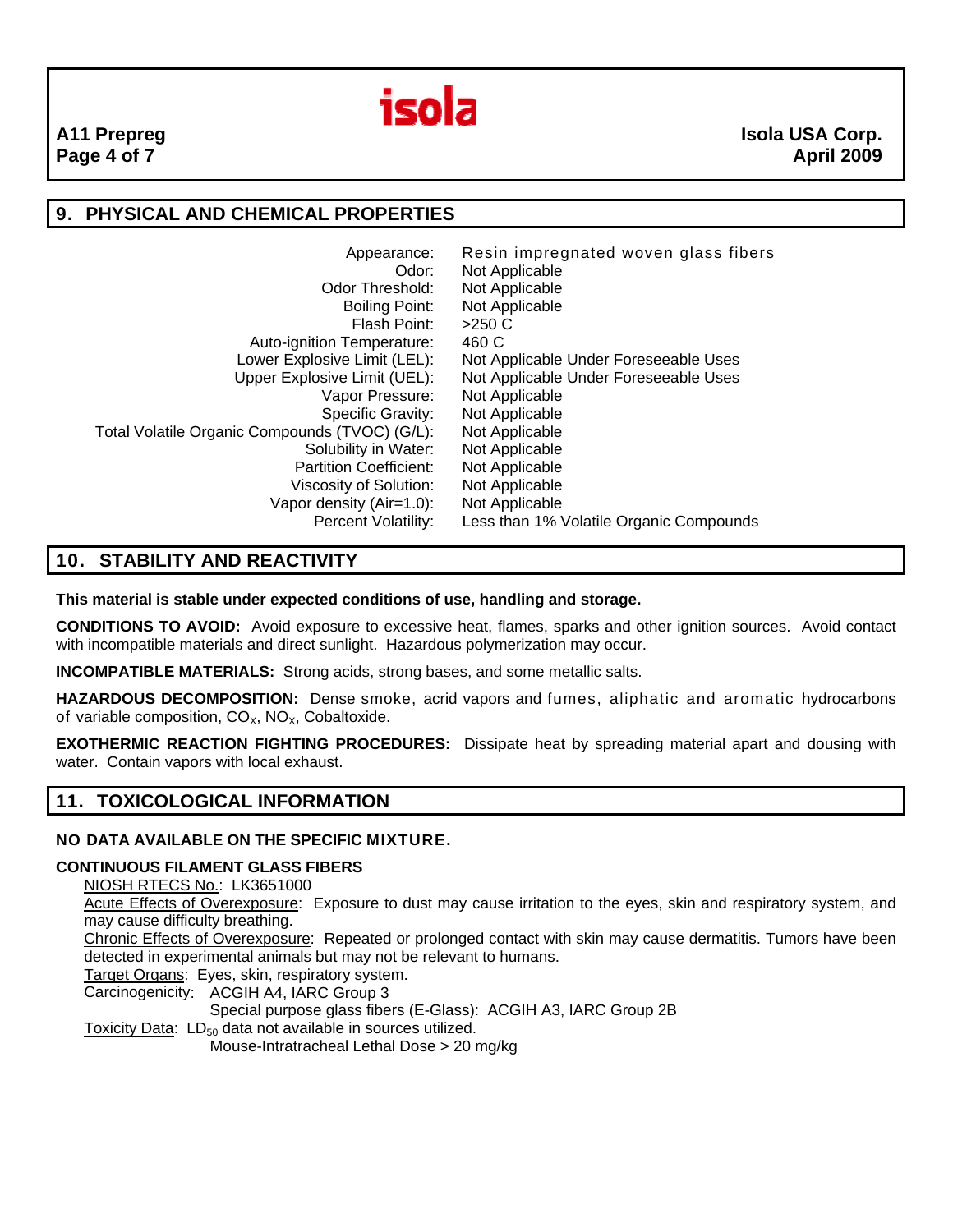

## **TOXICOLOGICAL INFORMATION (continued)**

#### **PROPRIETARY EPOXY RESIN**

NIOSH RTECS No.: Not listed. Acute Effects of Overexposure: May cause eye and skin irritation. May be harmful if inhaled or ingested. Chronic Effects of Overexposure: Repeated or prolonged exposure may lead to skin sensitization. Target Organs: Eyes, skin. Carcinogenicity: Not listed by IARC, NTP, ACGIH, OSHA or NIOSH Toxicity Data: Rat-Oral  $LD_{50} = 1,140$  mg/kg Rabbit-Dermal  $LD_{50} > 2,000$  mg/kg

#### **PROPRIETARY RESIN**

NIOSH RTECS No.: Not listed. Acute Effects of Overexposure: Causes eye and skin irritation. May be harmful if swallowed. Chronic Effects of Overexposure: Repeated or prolonged exposure may lead to skin sensitization. Possible risk of irreversible effects. Target Organs: Eyes, skin. Carcinogenicity: Category 3 Mutagen Toxicity Data: Rat-Oral  $LD_{50} = 1,000$  mg/kg Rat-Inhalation  $LC_{50} > 46.2$  mg/m<sup>3</sup>/4hrs Rabbit-Dermal  $LD_{50} > 4,000$  mg/kg

## **12. ECOLOGICAL INFORMATION**

## **NO DATA AVAILABLE ON THE SPECIFIC MIXTURE.**

#### **CONTINUOUS FILAMENT GLASS FIBERS (E-GLASS)**

Information not available in sources utilized.

#### **PROPRIETARY EPOXY RESIN**

Ecotoxicity:  $LC_{50}(96h)$  1.5-7.7 mg/l Rainbow Trout  $LC_{50}(24h)$  1.1-3.6 mg/l Daphnia Magna EC50(96h) 220 mg/l Green Algae Mobility: No information available in sources utilized. Persistence and Degradability: Slightly biodegradable. Bioaccumulation Potential: No information available in sources utilized.

#### **PROPRIETARY RESIN**

Ecotoxicity:  $LC_{50}(96h)$  4.2 mg/l Carp  $EC_{10}$  > 10,000 mg/l Bacteria Mobility: Practically insoluble in water. Persistence and Degradability: Not readily biodegradable. Bioaccumulation Potential: No information available in sources utilized.

## **13. DISPOSAL CONSIDERATIONS**

**GENERAL:** Follow all applicable local, national, provincial, territorial, and international regulations. As supplied, this material is not regulated as a hazardous waste under the US EPA Resource Conservation and Recovery Act (RCRA). Refer to the European Waste Catalog (EWC) for appropriate waste code(s).

## **14. TRANSPORT INFORMATION**

**Not regulated by US DOT, ICAO/IATA, RID/ADR, IMDG, Canada TDG**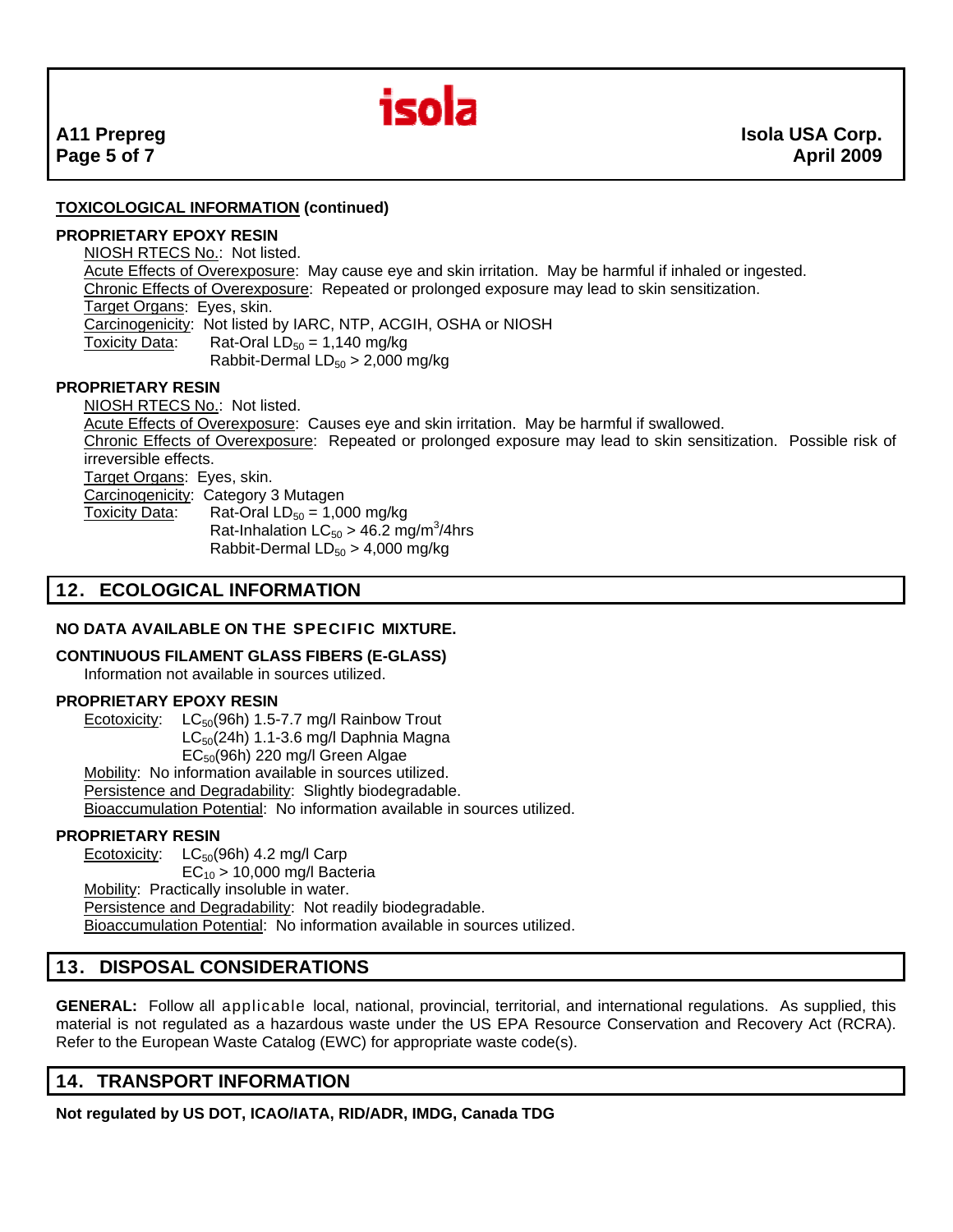

## **15. REGULATORY INFORMATION**

**CANADIAN ENVIRONMENTAL PROTECTION ACT:** All of the components of this product are listed on the Canadian Domestic Substances List (DSL).

**EPA TOXIC SUBSTANCES CONTROL ACT (TSCA) STATUS:** All of the components of this product are listed on the TSCA inventory.

**EUROPEAN INVENTORY OF EXISTING COMMERCIAL CHEMICAL SUBSTANCES (EINECS):** All of the components of this product are listed on the EINECS inventory, are no longer polymers (NLP), or are polymer exempt.

**ADDITIONAL OCCUPATIONAL EXPOSURE LIMITS (OELs).** There are currently no established international OELs for Proprietary Epoxy Resin or Proprietary Resin. See Section 8 for OSHA, ACGIH and NIOSH OELs.

| <b>Country</b>                                                        | <b>CONTINUOUS FILAMENT GLASS FIBERS</b><br>(based on mineral wool) |  |  |
|-----------------------------------------------------------------------|--------------------------------------------------------------------|--|--|
| Arab Republic of Egypt                                                | <b>Not Listed</b>                                                  |  |  |
| Australia                                                             | <b>Not Listed</b>                                                  |  |  |
| Austria                                                               | <b>Not Listed</b>                                                  |  |  |
| Belgium                                                               | <b>Not Listed</b>                                                  |  |  |
| Canada                                                                |                                                                    |  |  |
| -Alberta                                                              | 1.0 f/cc 8-hour OEL                                                |  |  |
| -British Columbia                                                     | 1 f/cc 8-hour TWA<br>5 mg/m <sup>3</sup> 8-hour TWA Inhalable Dust |  |  |
| -Manitoba, New Brunswick, Nova Scotia,<br><b>Prince Edward Island</b> | See ACGIH TLV                                                      |  |  |
| -Northwest Territory                                                  | 3 f/cc 8-hour OEL<br>5 mg/m <sup>3</sup> 8-hour OEL (Total Mass)   |  |  |
| -Ontario                                                              | 1 f/cc TWAEV                                                       |  |  |
|                                                                       | 5 mg/m <sup>3</sup> TWAEV Inhalable Dust                           |  |  |
| -Quebec                                                               | 10 mg/m <sup>3</sup> VEMP (8-hour OEL)                             |  |  |
| -Saskatchewan                                                         | Not Listed                                                         |  |  |
| -Yukon Territory                                                      | 10 mg/m $3$ 8-hour OEL                                             |  |  |
| Denmark                                                               | <b>Not Listed</b>                                                  |  |  |
| Finland                                                               | <b>Not Listed</b>                                                  |  |  |
| France                                                                | <b>Not Listed</b>                                                  |  |  |
| Germany                                                               | <b>Not Listed</b>                                                  |  |  |
| Hungary                                                               | <b>Not Listed</b>                                                  |  |  |
| India                                                                 | <b>Not Listed</b>                                                  |  |  |
| Italy                                                                 | <b>Not Listed</b>                                                  |  |  |
| Japan                                                                 | <b>Not Listed</b>                                                  |  |  |
| Mexico                                                                | <b>Not Listed</b>                                                  |  |  |
| The Netherlands                                                       | 2 fibers/cm <sup>3</sup> MAC-TGG Respirable Dust                   |  |  |
| New Zealand                                                           | <b>Not Listed</b>                                                  |  |  |
| Norway                                                                | <b>Not Listed</b>                                                  |  |  |
| The Philippines                                                       | <b>Not Listed</b>                                                  |  |  |
| Poland                                                                | <b>Not Listed</b>                                                  |  |  |
| Russia                                                                | <b>Not Listed</b>                                                  |  |  |